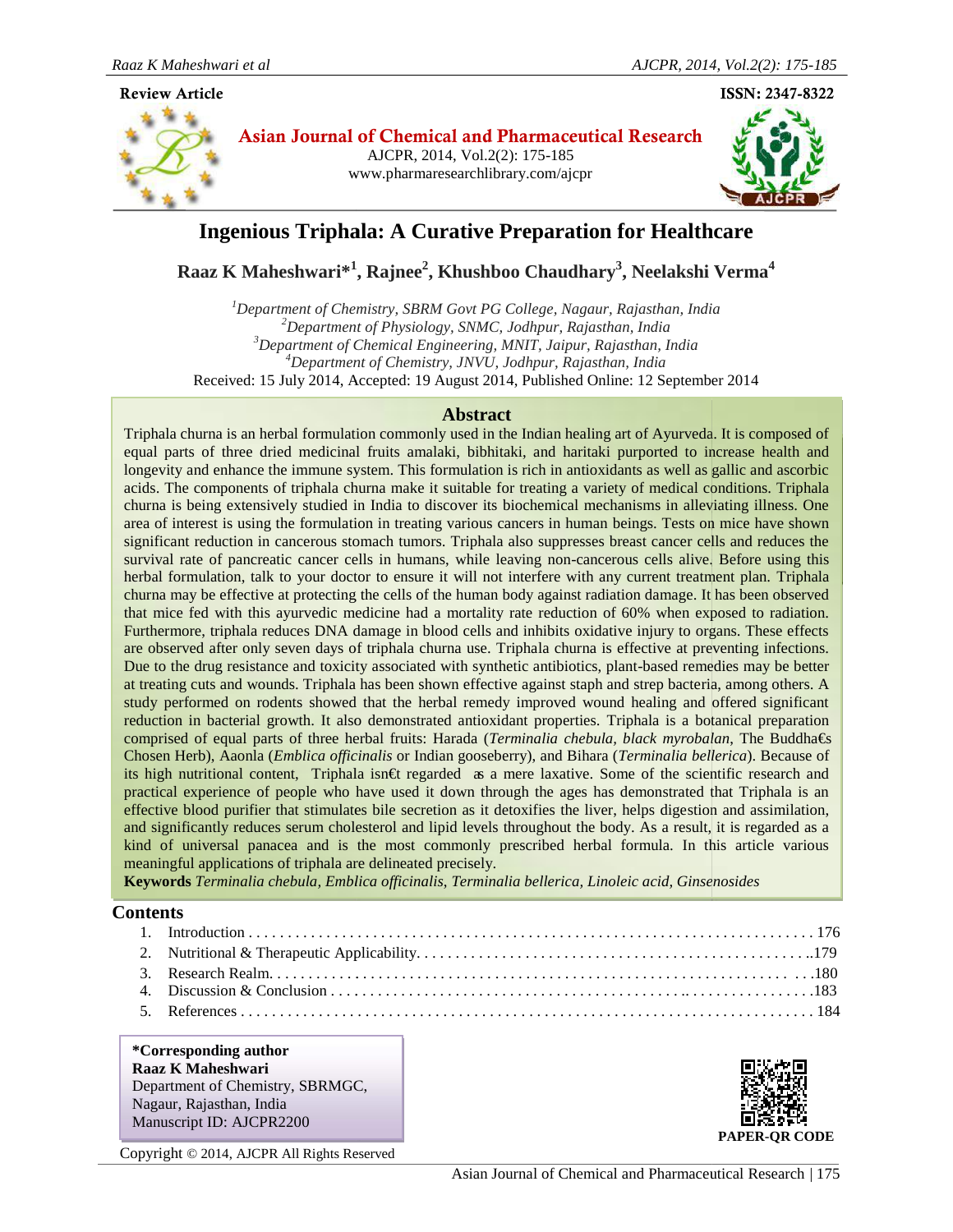# **1. Introduction**

The three fruits of Triphala (*Harada*, *Aaonla* and *Bihara*) each correspond to the "three humours" or "tridosha" of Indian Ayurvedic medicine. According to Ayurvedic theory, the body is composed of three doshas or humours. Vata is sometimes translated as "wind" which corresponds to the mind and nervous system. Its nature is dry, cold, light and activating. The second is pitta which is also translated as "fire" or "bile." It is responsible for all metabolic transformations including the digestion and assimilation of food as well as assimilation and clarity of thought and understanding. The nature of pitta is primarily hot, moist and light. Kapha is sometimes translated as the "water" or "mucus" humour and is responsible for all anabolic or building functions such as the development of muscle and bone tissue. Its nature is cool, moist and heavy. *Harada*, having a bitter flavor, is associated with the vata humour and with elemenst of well air and space. It treats imbalances and diseases of the vata humour. *Harada* possesses laxative, astringent, lubricant, antiparasitical, alterative, antispasmodic and nervine properties. It is therefore used to treat acute and chronic constipation, nervousness, anxiety and feelings of physical heaviness. Among Tibetans, *Harada* is so highly revered for its purifying attributes that it is the small fruit that is depicted in the hands of the "medicine Buddha" in their sacred paintings or *tankas*. Of the 3 fruits, *Harada* is the most laxative and contains anthroquinones similar to those found in rhubarb and cascara.

*Aaonla* has a sour flavor and corresponds to the pitta humour and the fire element in Ayurvedic medicine. It is a cooling tonic, astringent, mildly laxative, alterative, antipyretic. It is used to treat fire imbalances that include ulcers, inflammation of the stomach and intestines, constipation, diarrhea, liver congestion, eruptions, infections and burning feelings throughout the body. In various studies, *Aaonla* has been shown to have mild anti-bacterial properties, as well as pronounced expectorant, anti-viral and cardiotonic activity. *Aaonla* is the highest natural known source of vitamin C, having 20x the vitamin C content of an orange.

The vitamin C in *Aaonla* is also uniquely heat stable. Even when subjected to prolonged high heat, as in the making of the Ayurvedic tonic formula called *Chyavanprash* (*Aaonla*, as the primary herb comprises 50% of the formula), it loses hardly any of the vitamin C that was present when it was freshly harvested off the tree. The same is true of *Aaonla* that has been dried and kept for up to a year. This age and heat stable form of vitamin C that *Aaonla* possesses is due to the presence of certain tannins that bind and inhibit its dissipation. *Bihara* is astringent, tonic, digestive and anti-spasmodic. Its primary flavor is astringent and the secondary is sweet, bitter and pungent. It targets imbalances associated with the kapha or mucus humour, corresponding to the earth and water elements in Ayurvedic medicine. Specifically *Bihara* purifies and balances excess mucus, treats asthma, bronchiole conditions, allergies and hiccoughs. Triphala is a popular Ayurvedic herbal formula from India that consists of equal parts of three myrobalans, taken without seed: Amalaki (Emblica officinalis), Bibhitaki (Terminalia Belerica), and Haritaki (Terminalia Chebula), with potential anti-cancer properties and is also an effective colon cleanser. In addition, triphala also props up the body's strength. Triphala is a Sanskrit term that literally denotes •three fruits,. The three herbal fruits of triphala endorse internal cleansing, reduce conditions of stagnation and excess, and perk up digestion and absorption of nutrients.



Owing to its superior dietary value, triphala possesses the capability to cleanse as well as detoxify the deepest organic levels without causing any injury or harm to the body or draining its nutritional reserves. In fact, such unique properties of triphala make it one of the most prized herbal preparations worldwide. In India, there is a popular adage saying, •A child needs not worry even he does not have a mother as triphala will take care of his requirements". This denotes that triphala takes care of the internal body organs, as a mother looks after her child. Triphala is considered to be the foundation stone of Ayurvedic medicine and comprises equal proportions of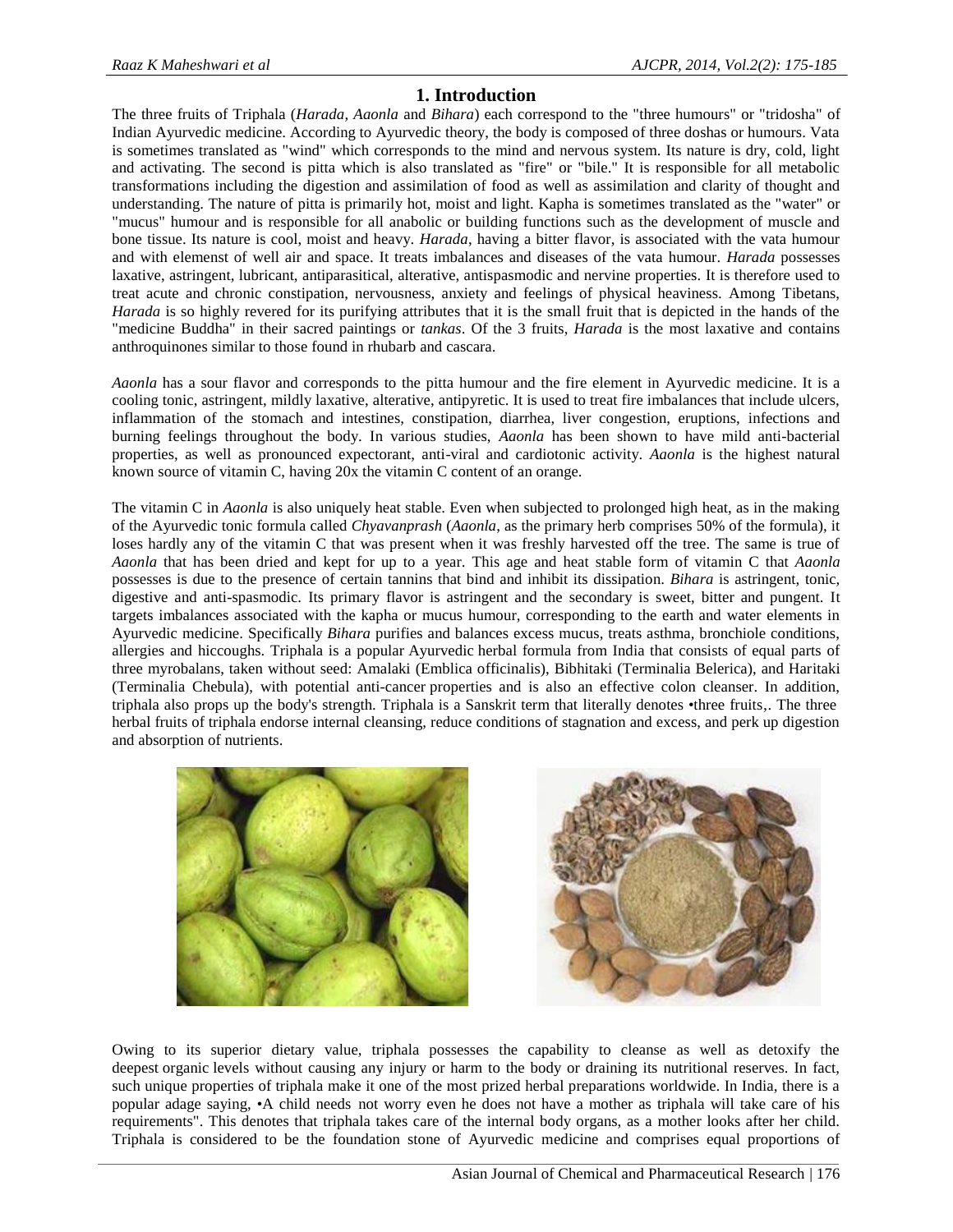Haritaki (basically stabilizes vata, however, is tri-doshic), Bibhitaki (provides an equilibrium to kapha and pitta) and Amalaki (provides poise to pitta and kapha). In Ayurvedic medicine, Amalaki, biologically known as Emblica Officinalis, is considered to be a supreme rejuvenator as well as a physically potent natural antioxidant. This herbal fruit is also effective in enhancing theimmune system and stabilizes the pitta. On the other hand, Haritaki, known as Terminalia Chebula, is regarded as the ƒking of Tibetan medicine'. Haritaki is a standard tonic or natural stimulator for the heart, brain and longevity. This herbal fruit is often portrayed in the extended palm of the Buddha and is known to stabilize vata.

The other herbal fruit constituent of triphala is Bibhitaki, known as Terminalia Belerica, is a potent bolster that is effective in lessening the heart and liver ailments and also enhances the voice, eyesight, endorses hair growth as well as balances kapha. According to the findings of a recent survey conducted globally, triphala was considered to be the most outstanding colon cleanser available anywhere in the world. In fact, all the three herbal fruits contained in triphala possess laxative properties and are also effective in getting the body rid of all toxins. For centuries, colon cleansing has been known to be an established practice to revitalize the body. Here it is important to mention that colon cleansing is actually a process by which all toxic substances and decomposed food residues are removed from the walls of the intestines. While colon cleansing thwarts colon cancer, other benefits of the practice include divesting oneself of hemorrhoids, constipation, parasites, acne,flatulence, foul breath and stinking body. In addition, colon cleansing is also effective in getting relief from headaches, depression and irritability.

Ayurvedic physicians had formulated the triphala several thousand years back and millions of people have used and benefited from this herbal preparation since then. Even today, most medical practitioners consider triphala to be the most effective as well as the safest laxative and colon cleanser found anywhere. While most other colon cleansers or tonics are exhaustive in nature, triphala is placid, non-habit forming as well as an efficient revitalizing agent. This blend of three herbal fruits enhances the absorption of the ingested food in the intestines, especially in duodenum the part of the digestive system where majority of the assimilation occurs. In addition, triphala also possesses the property to induce the secretion of several gastric enzymes that aids in transforming compound foodstuff into more simple digestible variety. Triphala also promotes the peristaltic action (the progressive wave of contraction and relaxation of a tubular muscular system, especially the alimentary canal) of the intestinal lining owing to itsanthraquinones and other bitters that also helps in suitable movement of food at different levels of the alimentary canal. Moreover, the Ayurvedic formulation of these three herbal fruits also aids in softening the stool and in this manner facilitates the evacuation of the bowel more effortlessly. For many people, triphala is laxative owing to the anthraquinones, while the stabilization of the tannins naturally present in the herbal medication has a toning result. When tested in vitro (the technique of performing a given procedure in a controlled environment outside of a living organism), triphala has shown to be lethal for an assortment of gastronomical pathogens, together with bacteria like Salmonella typhii, Shigella, Klebsiella and Pseudomonas and fungi such as Candida albicans.

Some time back, scientists conducted a comparative study regarding the efficiency of Emblica officinalis or the Amalaki fruit powder with a standard antacid formulation. The study that lasted four weeks covered altogether 38 patients suffering from dyspepsia and with or without stomach ulcer. These 38 patients or subjects were divided into two groups - one group was given the Amalaki fruit powder, while the antacid formulation was administered to the remaining patients. Patients who were given the Amalaki fruit powder were provided a dosage of three grams thrice daily. On the other hand, each dose of the gel antacid comprised 30 ml and given six times every day. During the study, researchers noticed a progress in the clinical indications score that included belching, heartburn, fullness, nausea, regurgitation and vomiting in ulcer dyspeptics from an initial 4.2 to 0.4 after the treatment in the group of patients who were given the gel antacid formulation.

On the other hand, the improvement score in the group administered Amalaki (Emblica officinalis) fruit powder was found to be from an initial 4.6 to 0.6 post treatment score. Endoscopic tests conducted on all the 38 patients showed that while all the patients in the antacid group were in the healing process, all patients, barring one, in the Emblica officinalis group had been totally cured of their ulcers! On the other hand, it was observed that patients who did not suffer from stomach ulcers, both the Emblica officinalis and the antacid induced patients reported considerable decline in clinical symptoms score from an initial 5.0 to 1.61 and 4.4 to 1.53 correspondingly. It may be mentioned here that triphala's advantages for the digestive system make it a genuinely very effective herbal medication for treating the irritable bowel syndrome (IBS) and ulcerative colitis.

People suffering from acute obesity are also naturally affected by blocking of the internal organs that help in eliminating food wastes and toxins from the body. In other words, critical portliness also has an effect on vital organs such as the liver as well as functions like bowels. According to the findings of a latest molecular study, triphala has been effectively used in treating obesity traditionally. Meanwhile, scientists at the BRA Centre for Biomedical Research of Delhi University in India have discovered that the dynamic molecules in triphala attach to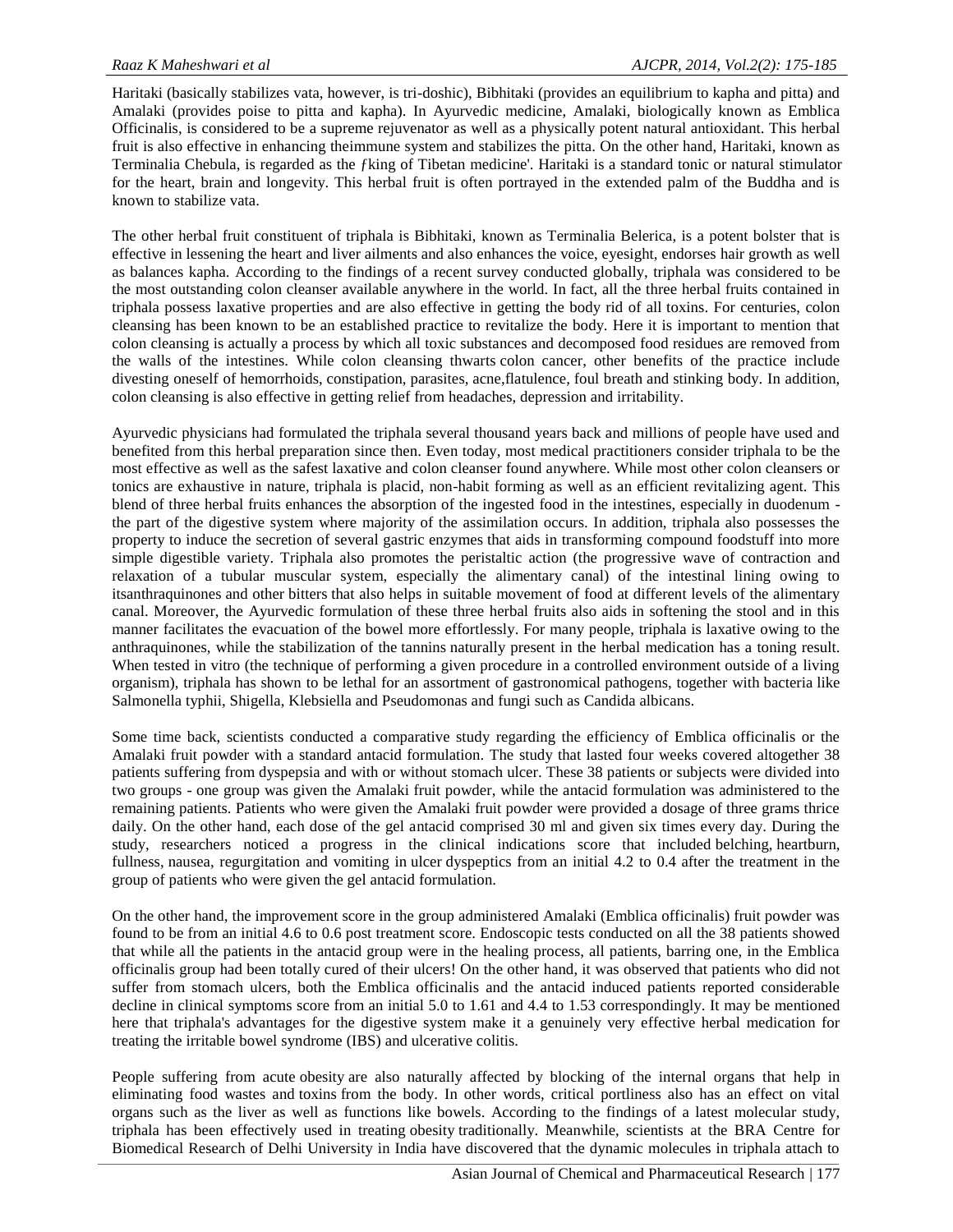the cellular receptor from CCK or cholecystokinin. CCK is basically a satiety (a condition of being satiated) hormone and is released by the body to specify that an individual is full. It expresses the desire to limit further food intake, as after completing a satisfying meal. In addition cholecystokinin is also quick to respond to fat. Presently, differently pharmaceutical firms are in the process of developing artificial analogs of CCK with a view to help people comprehend that they are full. In turn, they are able to be in charge of their desire for food and maintain a healthy weight. Overeating and obesity upset digestion and, at the same time, overstrain the gastrointestinal track, including the liver and bowel. Consequently, digestion is jeopardized resulting in poor absorption of nourishments, disparities and overgrowth in the intestinal microflora and putrefaction or decaying of ill-digested food. In such situations, triphala is very effective in getting rid of the stagnation of the liver as well as the intestines.

As triphala has a strong inclination towards micro-organisms, such as bacteria, virus, fungi, they are unable to cause any harm in the body and are turn inactive. Such astringent or caustic aspect of triphala enables it to purify the blood and, at the same time, help in preserving the appropriate density of the blood. Therefore, triphala has proved to be an effective herbal medication in getting rid of all ailments borne by the blood, and hence, also eliminating all skin problems. In addition, triphala has been found to diminish serum cholesterol as well as bring down high blood pressure. This blend of three herbal fruits also enhances the performance of the liver significantly and augments circulation of blood to all parts of the body. At the same time, triphala is capable of providing an extraordinary fortification against all types of cardiovascular ailments. Triphala also lessens the probability of any type of fat accumulation in the arteries, thereby diminishing the hazards of problems related to the heart that is induced owing to arteriosclerosis. Researchers have established that triphala possesses potent antioxidant agents that significantly help in normalizing the metabolism of the cells and enable their appropriate functioning. As a result, this diminished the complete hazard of generating free radicals that are said to be the primary cause of the aging process. This herbal medication also invigorates the accurate performance of cellorganelles, such as the mitochondria, Golgi bodies and nucleus, all of which play a very crucial role in the appropriate operation of the cells. Latest researches conducted by scientists have demonstrated that triphala is also an anti-cancer agent and it possesses the capability to eliminate tumor cells while leaving the normal cells unscathed.

Researches as well as traditional practices have proved that triphala is a very effectual herbal medication to treat diabetes mellitus. The islet of langerhans (regions of the pancreas that contain its endocrine or hormone producing cells) present in our pancreas emitsinsulin. It may be mentioned here that insulin is responsible for preserving the suitable intensity of glucose in the body. In addition, owing to its astringent flavor, triphala is also recommended for use in the hyperglycemia (abnormally high blood sugar usually associated with diabetes). A study conducted by the American Botanical Council demonstrated that triphala genuinely lowered the intensity of blood glucose in diabetic rodents. The study deduced that the means of the action of the extracts of the three herbal fruits (triphala) for lessening the glucose content in blood is not recognized.

However, triphala is likely to reduce the consequence of inflammatory cytokine (a protein that serve as messengers between cells) secretion in diabetes and this may consecutively diminish the resistance to insulin. It is amusing to note that the authors of the study found that the customary medicines that are administered to cure diabetes too have considerable antioxidant results. It may be noted that the use of triphala is also widespread for healing ophthalmic ailments. And this also includes the treatment of eye ailments like progressive myopia, conjunctivitis, cataracts as well as the initial stages of glaucoma (an eye disease that damages the optic nerves and impairs vision. At times it may also lead to blindness). Before wrapping up the subject, it needs to be mentioned that the use of triphala, a combination of three herbal fruits, is the most widespread combine used in Ayurvedic medications since ages. If one goes through the Ayurvedic literature, he or she will find that the use of triphala fills volumes of pages. In addition to being an all-purpose stimulant or tonic, triphala is a mild laxative, serves as a nourishing substance for the eye, skin and liver and is also a common detoxifying agent that cleanses the body of all toxins.

#### **Harada; Aaonla; Bihara: Invented Anecdote**

Triphala, as it is called, is the most popular Ayurvedic herbal formula of India, since it is an effective laxative that also supports the body's strength. The constitution of vegetarian Hindus cannot tolerate harsh laxatives anymore than vegetarians in other countries. Because of its high nutritional value, Triphala uniquely cleanses and detoxifies at the deepest organic levels without depleting the body's reserves. This makes it one of the most valuable herbal preparations in the world. How is Triphala different from other kinds of laxatives? There are two primary types of herbal laxatives. One is called a purgative and includes herbs such as senna, rhubarb, leptandra, buckthorne and cascara. These often contain bitter principles in the form of anthroquinones that work by stimulating the peristaltic action of the intestinal lining, either directly or by promoting the secretion of bile through the liver and gall bladder. The second type of laxative is a lubricating bulk laxative, including demulcent herbs such as psyllium and flax seed. This is more nutritional and usually does not have any significant direct effect on either the liver or the gall bladder. Instead, these work like a sponge by swelling and absorbing fluid, thus acting as an intestinal broom. The most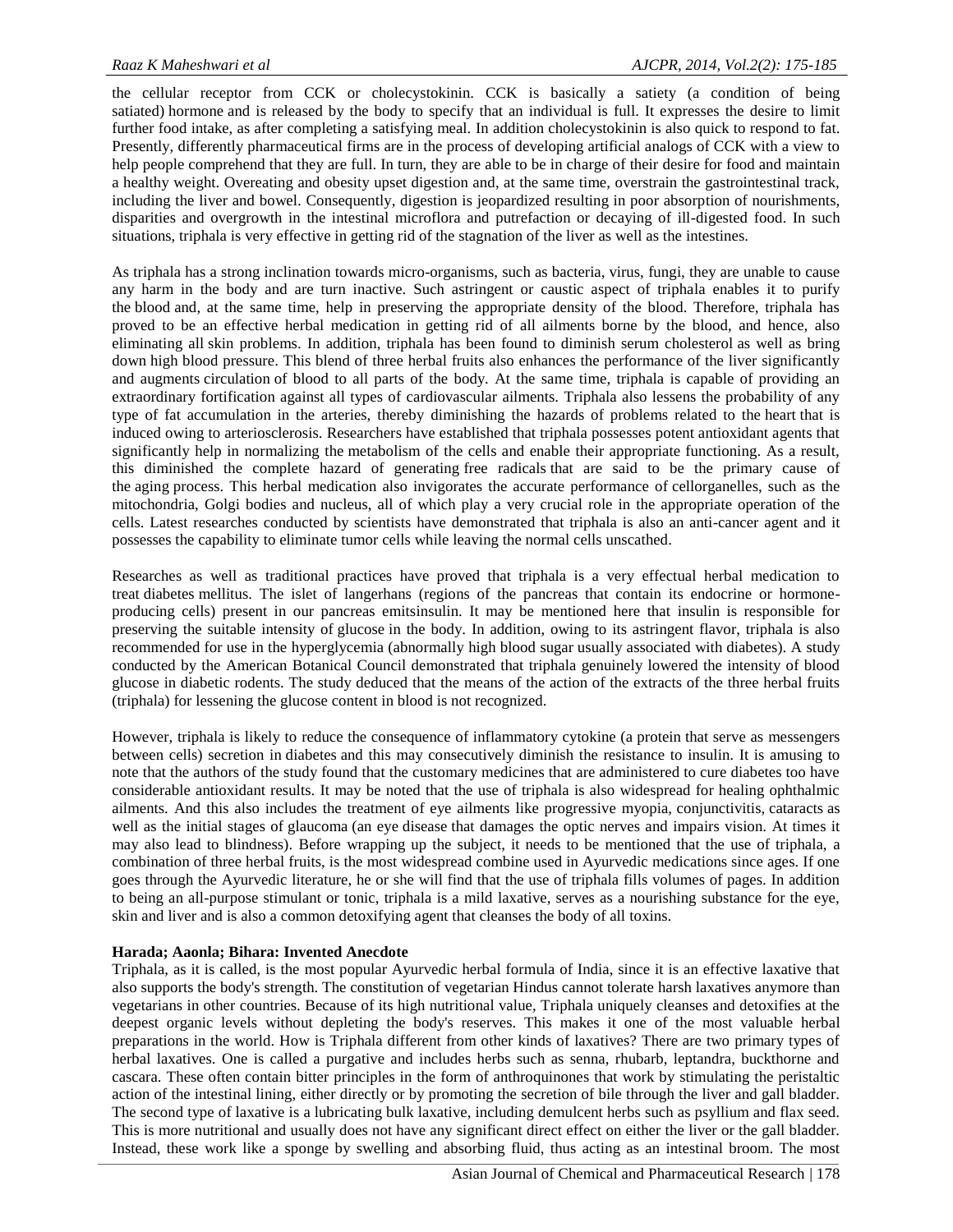popular herbal remedies in the health food industry are those that promote bowel movement. The reason is quite simple since a very common problem for so many individuals is constipation and bowel irregularity. Consider how tremendously valuable a formula is that not only regulates bowel movement but at the same time does the following:

- a. Improves digestion,
- b. Reduces serum cholesterol,
- c. Improves circulation (potentiates adrenergic function),
- d. Contains 31% linoleic acid,
- e. Exerts a marked cardio-protective effect,
- f. Reduces high blood pressure,
- g. Improves liver function,
- h. Has proven anti-inflammatory and anti-viral properties,
- i. Expectorant, hypotensive.

(Terminalia chebula) According to the renowned herbalist, Dr. Michael Tierra, Tibetans so revere Harada that the fruit is depicted in the hand of the "Medicine Buddha" in sacred paintings. (1) Numerous studies have found that Terminalia chebula (TC) supports digestion and aids in treating both acute and chronic constipation. Aaonla (Emblica officinalis) is the edible fruit from a small tree native to India. As with Terminalia chebula, EO has been shown to increase gastric emptying and to possess a broad spectrum of antimicrobial activity against a number of test bacteria. (2) Bihara (Terminalia bellerica) is rich in protein (40 %) and oils (35 %), and is particularly high in the omega 3 essential fatty acid, linoleic acid.



# **2. Nutritional & Therapeutic Applicability**

Triphala combines both nutritional as well as blood and liver cleansing actions. It has little function as a demulcent or lubricating laxative, however. It possesses some anthroquinones that help to stimulate bile flow and peristalsis. The nutritional aspect is in the form of its high vitamin C content, and the presence of linoleic oil and other important nutrients that make it more of a tonic. People who are in need of purgatives are those whose bowel irregularity is caused by liver and gall bladder congestion, usually accompanied, to some degree, by blood toxins. Those in need of demulcent laxatives are those with intestinal dryness caused by a variety of metabolic factors including a nutritional deficiency as well as a condition of excess hypermetabolic energy.

Triphala will prove useful for all kinds of constipation except that caused by a lack of vital energy or chi. Even for the latter type, it will not further deplete such an individual and can be made to work well if it is combined with other chi, blood or yang-warming tonic herbs such as ginseng for chi tonification, tang kuei for blood tonification and prepared aconite for yang tonification. Herbal healing is largely a matter of strategy. One approach may emphasize tonification while another emphasizes elimination. The problem with overemphasizing tonification is that it can lead to further stagnation and congestion in an excess condition. Emphasizing elimination through the overuse of purgatives in an already deficient individual can further deplete the body's store of minerals and essential B vitamins and can also cause an imbalance of beneficial intestinal microorganisms. The result is weakness with a likely tendency towards chronic fatigue and anaemia. Since the body is always simultaneously involved with maintaining and gaining strength through good nutrition as well as eliminating waste, Triphala is unique in that it is naturally able to support both vital processes simultaneously. We herbalists believe that the longevity and innate power of herbs such as those of Triphala are, when ingested, energetically absorbed and imparted to our reserves. This belief exists with herbs such as wild ginseng, where specimens that have "weathered" decades of climatic stress have been found to contain the highest concentration of ginsenosides. The Ginkgo tree is another of those long lived plants whose evolution extends back over millennia to the time of the dinosaurs. Ama is a term denoting a substance associated in Ayurveda with chronic disease patterns and symptoms of aging. It is described as a kind of sticky build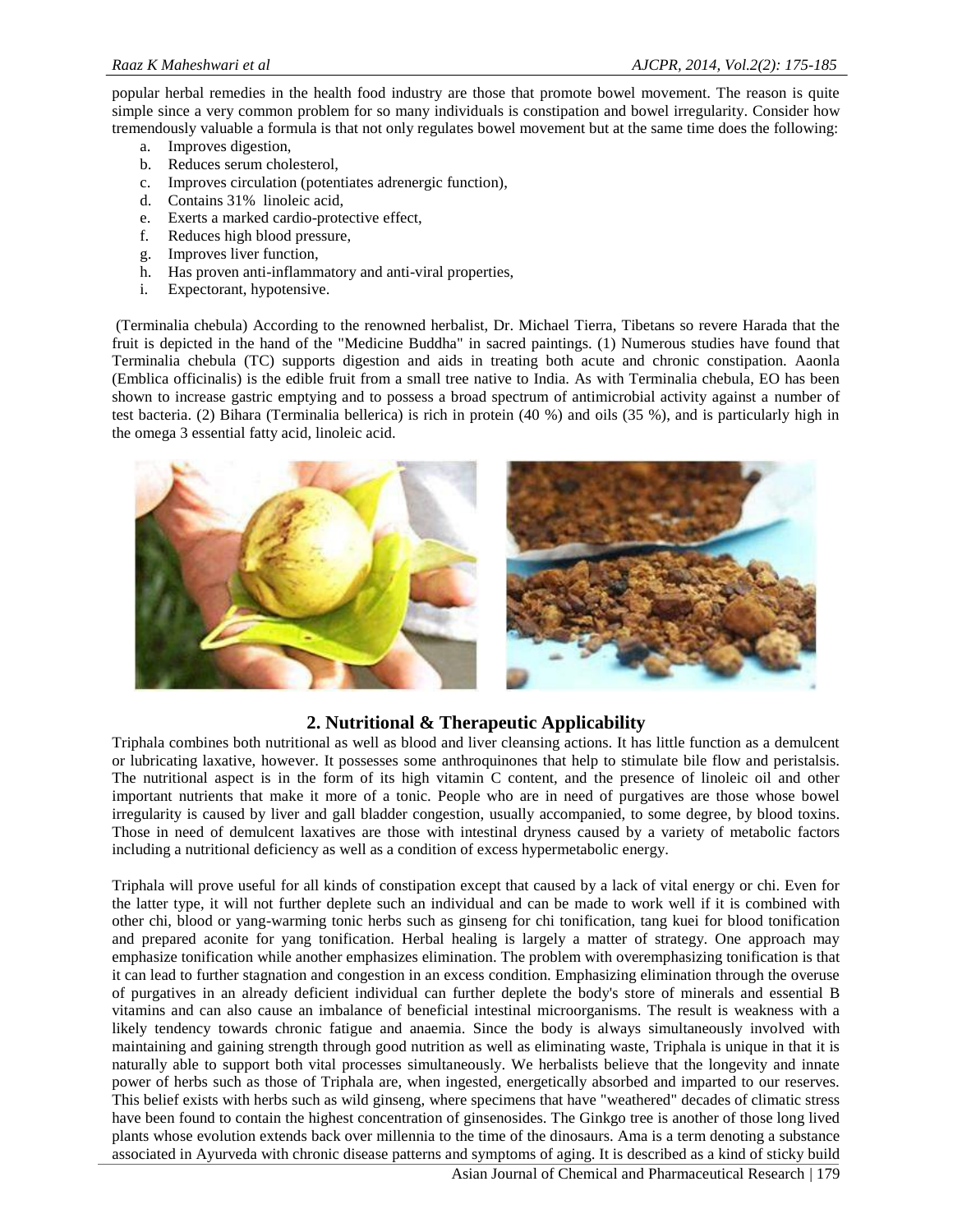up of material that clogs the circulatory channels. In many ways it is nearly identical to the accumulation of excess cholesterol and blood lipids described in the West. Both conditions seem to contribute to a wide variety of circulatory disorders ranging from senility to rheumatic conditions, cancer and heart disease. It is interesting that in Traditional Chinese Medicine there is also a pathological condition associated with the heart called "invisible mucus" that is similar to the descriptions of both excess cholesterol in the West, and amla in Ayurveda.



One of the body's reactions to coping with stress is to increase the production of corticosteroids. The accumulation of these stress hormones can also contribute to the formation of cholesterol. Internal stress and the resultant buildup of cholesterol can be caused by the abuse of stimulants, spicy, hot foods such as garlic and cayenne, excessive aerobic exercise and repression of the emotions. It is interesting that some of the very substances and activities that can lower cholesterol in some, when not utilized in a holistic, balanced manner, can act as a stimulant and add further stress that would precipitate the further accumulation of cholesterol. Triphala is one of two Ayurvedic formulations that are specific for eliminating Ama and cholesterol from the body. Triphala is a completely balanced energetic formula, being neither too cold, nor too hot. When taken regularly over a long period, it gently effects the elimination and purification of Ama from the tissues of the entire body. The three fruits have been scientifically studied and confirm some of its known traditional benefits. These include the lowering of cholesterol, reducing high blood pressure, benefiting circulation, improving digestion and regulating elimination without causing any laxative dependency.

#### **3**. **Research Realm**

One Indian study demonstrated the enormous value and effectiveness of Aaonla, in reducing serum, aortic and hepatic cholesterol in rabbits. In another study, extracts of Aaonla fruit were found to decrease serum free fatty acids and increase cardiac glycogen. This helps to prevent heart attacks by providing significantly greater protection and nourishment to the heart muscle. Studies of the fruit of Bihara found that it contains up to 35% oil and 40% protein. The oil is used in soap making and by the poorer classes,as a substitute cooking oil for ghee. The sweet smelling oil is 35% palmitic, 24% oleic and 31% linoleic. Linoleic oil is an essential fatty acid important for increasing HDL cholesterol, associated with a healthy state and reducing LDL cholesterol, considered to indicate a higher-than average risk for developing coronary-heart disease. One of numerous studies of Harada demonstrated its anti-vata or anti-spasmodic properties by the reduction of abnormal blood pressure as well as intestinal spasms. This confirms its traditional usefulness for heart conditions, spastic colon and other intestinal disorders. With all the virtues of the three individual herbs, Triphala has many wide and varied uses as a therapeutic herbal food. Before considering pathological indications for which Triphala would be appropriate, we should never ignore the value of taking it on some regular basis whether once daily or once or twice a week simply for health maintenance. Triphala, having great nutritional properties, will help to prevent sickness.

It€s an instance meeting a yogic master who was inhis late eighties and staying in Santa Cruz for a few months. Being clear of mind and body, he could out walk anyone, both in terms of speed and distance. Besides his practice of meditation, he considered the fact that his remarkable fitness and health was primarily due to the fact that his diet consisted primarily of Kichari(mung beans, rice, ghee and spices, i.e., cumin, coriander, turmeric and salt) and a daily dose of Triphala as the primary herbal tonic, There are numerous reports of individuals with chronic constipative tendencies who were able to regulate their bowels with the use of Triphala. One patient with a history of bowel irregularity was suffering from pyorrhea. After taking Triphala twice a day for three months, she was completely cured. Another patient who was at least 40 pounds overweight began taking Triphala and lost 20 pounds in a month with hardly any modifications in her diet.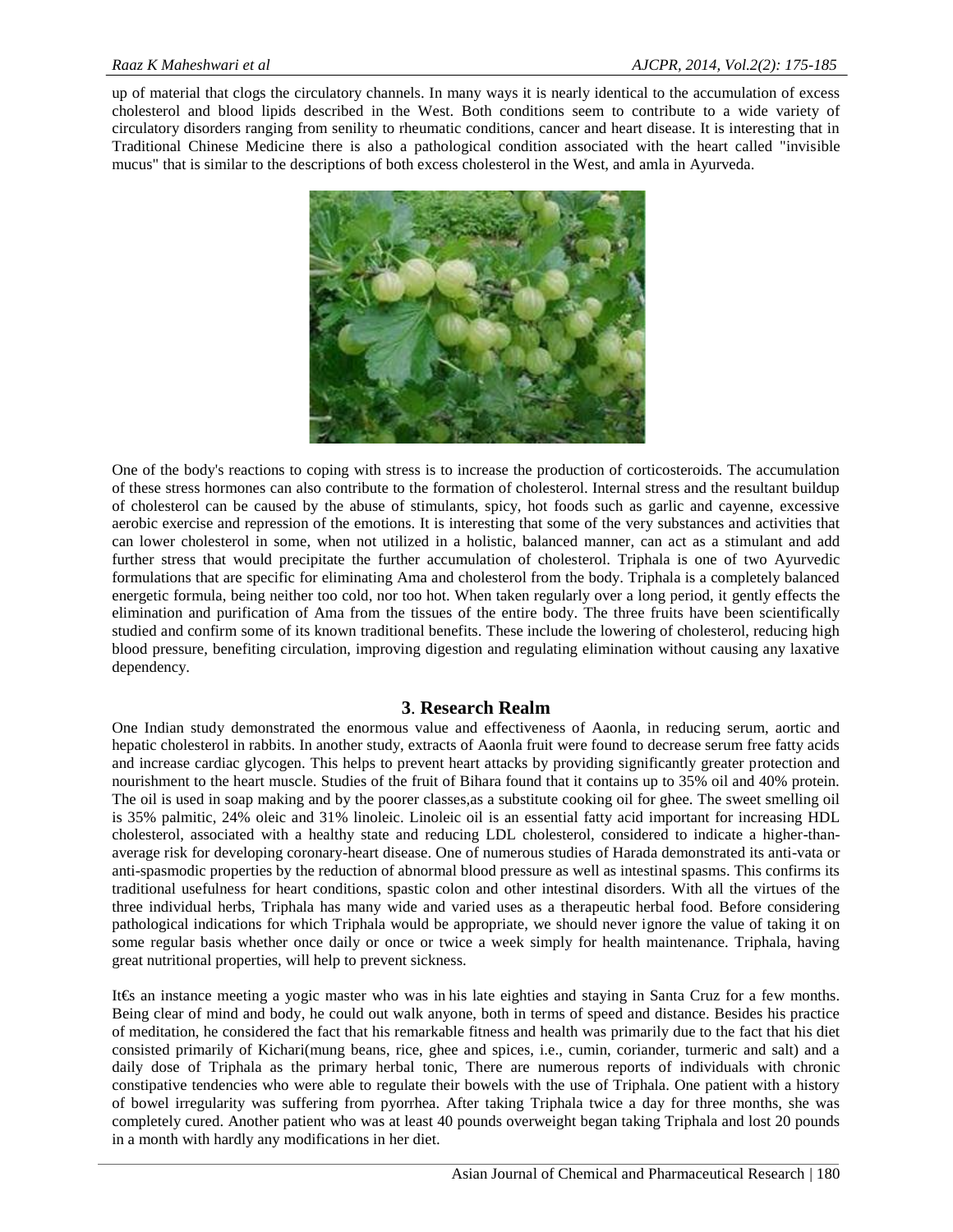The reason is that because such severe obesity is usually accompanied by congestion of the internal organs of elimination, including the liver and bowels. As a result, digestion is compromised with the poorly assimilated food contributing to the organ congestion. For such conditions, Triphala can be highly effective in removing stagnation of both the liver and intestines. Regardless of any other herbs being used, Triphala can be prescribed singly or adjunctively whenever there are symptoms of inflammation, heat, infection, obesity and other conditions of excess. Because of its combined tonic and eliminative properties, it is generally quite safe to give even for deficiency diseases including anemia, fatigue, candida, poor digestion and assimilation. Unlike other eliminative and cleansing herbs, Triphala may be safely taken for symptoms of wasting heat that frequently accompanies diseases such as tuberculosis, pneumonia and AIDS. There are two ways to take Triphala, as a powder or tablet. Traditionally Triphala is taken as a churna or powder. One would stir in two or three grams of the powder with warm water and consume the entire amount each evening or divided into three doses throughout the day. Since for most it does not possess a flavor that one would look forward to experiencing, it is convenient that Triphala is available in tablet or capsule form. Generally the dose is from two tablets 1-3 times daily or four to six tablets one time daily. Children may only require one or two tablets in the evening.

The larger dose is more laxative while the smaller dose tends to be more gradually blood purifying. A smaller dose might be one or two tablets three times daily. One should increase or decrease the dose according to one's bowel movements. Since there are no problems in using Triphala, the dose can be adjusted upwards from the suggested amount. Triphala is also widely taken for all eye diseases including the treatment of conjunctivitis, progressive myopia, the early stages of glaucoma and cataracts. For these conditions, it is taken daily both internally as described above, as well as externally as an eye wash. Steep one tablespoonful of the powder or six tablets in an 8 ounce glass of water overnight. In the morning, strain the infusion through a clean cloth. The resultant tea is used to sprinkle over the eyes or used in an eyewash with an eyecup that can be readily purchased at most drug stores. One can drink the remainder in one or two doses, morning and evening. Taken in this way for at least three months, Triphala becomes an herbal eye tonic. As stated, there can be different reactions to the same dose of triphala. For some it causes too loose bowels while in others it may have little or no effect. As a result, it may take two or three days to regulate the dose that is best. After the constipative tendencies are removed, usually within 15 days of daily application, it will no longer cause loose bowels.

#### **Current Clamour & Cure Advantages**

Presently Triphala is distributed and available in the US from a few different sources. The powder can be purchased in most Indian food import stores in larger cities. Tablets are currently manufactured and distributed by Planetary Herb Formulas as well as a few other companies. I have used Triphala as a regular part of my clinical practice for at least ten years. I know that other Ayurvedic doctors both here and in India also regularly prescribe Triphala for most of their patients to be taken at least once each evening. For centuries, Triphala has been known and used as a standard household health supplement much as vitamins are in the West. In many households, Triphala is taken on a weekly basis by all family members to prevent disease and maintain health. In India, Triphala is considered the greatest and most versatile of all herbal formulations. With the presence of such a vitamin C rich herbal food as *Aaonla*, it possesses unique nutritive tonic and eliminative properties. Both the public and therapists of all disciplines should be able to benefit from its unique therapeutic virtues. Planetary Products was the first to introduce Triphala to the US herb market.

It is no wonder that it is one of the best selling formulas in the entire line. Triphala is traditionally taken and works best when taken as a powder. The average dose is from one to two teaspoons of the powder in a little water once in the evening or three times daily for blood and general body purification. It can also be taken regularly once a week with great benefit since it promotes balanced cleansing and detoxification. The tablets are for convenience since many find the powder too have too unpleasant a flavor for the more spoiled tastes of Westerners. Triphala has been found to be very effective for helping to control weight gain, chronic constipation and as an adjunctive treatment for many chronic degenerative conditions. Ayurveda is a 5,000 year-old healing tradition rooted in ancient Indian culture. This vast body of healing knowledge  $\mu$  sometimes referred to as the "Mother of All Healing"  $\mu$  has recently come to the attention of Western medical researchers seeking novel therapeutic compounds. While screening a number of traditional Vedic formulas scientists discovered that one of the most revered of all Ayurvedic compounds ", Triphala ", exhibits a number of health benefits, including:

- a. Exhibits antioxidant activity
- b. Lowers cholesterol
- c. Normalizes blood pressure
- d. Inhibits HIV
- e. Reduces tumors in animals and Protects and improves liver function.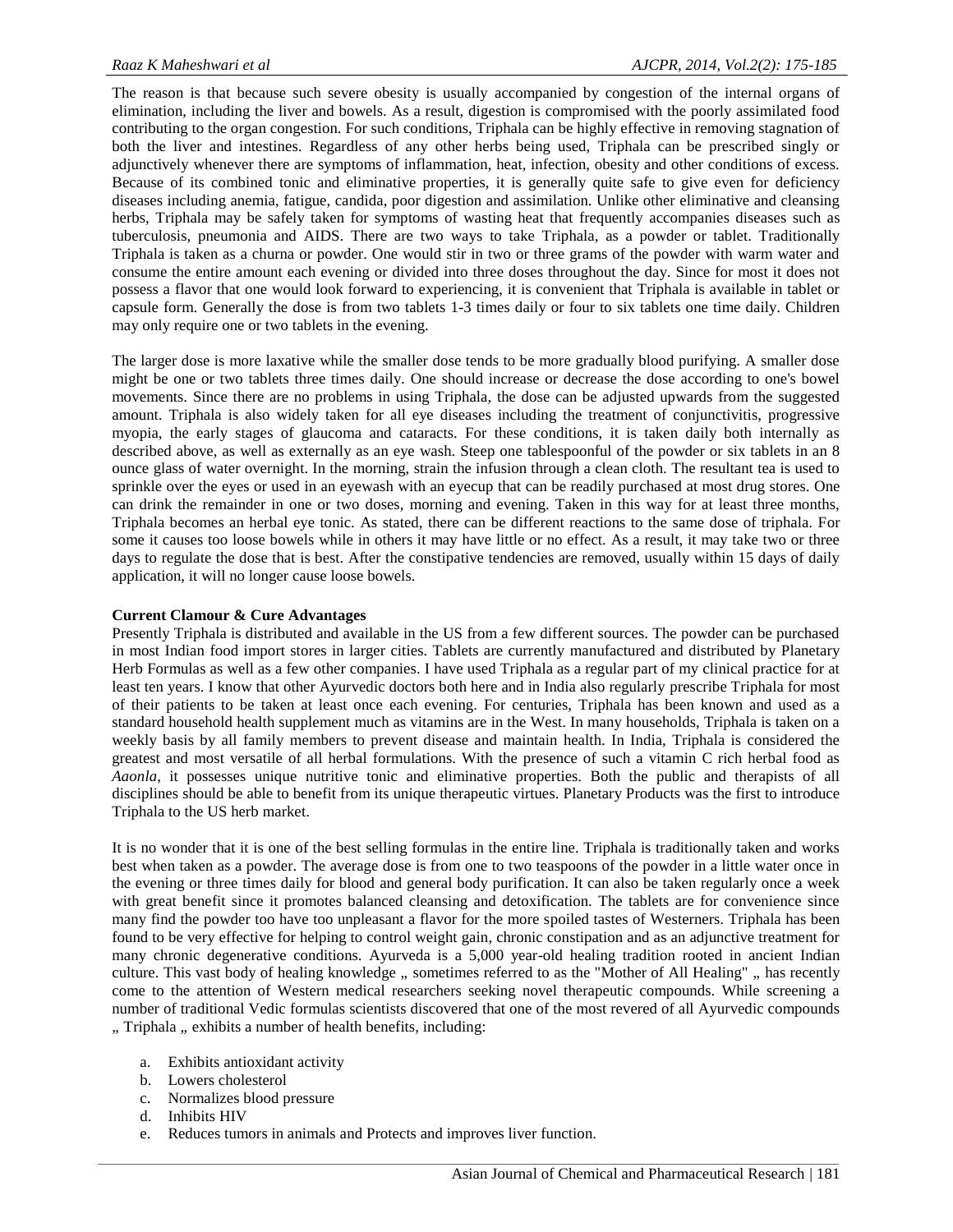Healthy digestion requires the coordination of a complex pattern of contracting and relaxing muscles in the stomach and intestines (gastric motility) for proper digestion and absorption of nutrients. Gastrointestinal motility is disrupted when the nerves and muscles of the GI tract fail to function in a strong or coordinated fashion. Motility can be disrupted by stress, inflammation (i.e. Crohn€s disease), disease (i.e. muscular dystrophy,systemic sclerosis and amyloidosis) and from use of over-the-counter and prescription medications.Symptoms of motility disorder range from mild cases of heartburn and constipation to more severe problems, such as chronic vomiting, nausea, cramping, bloating, abdominal distention and diarrhea after eating. The most prevalent form of motility disturbance is Irritable Bowel Syndrome (IBS), which fully accounts for 50 % of all patients who go to a GI specialist.[3]. To increase GI muscle contractions and improve gastric emptying, Western doctors often prescribe prokinetic drugs such as Metoclopramide or Bethanechol. When researchers compared the Triphala herb Harada (Terminalia chebula) to prokinetic drugs they found that Terminalia chebula increased gastric emptying by 86 %, compared to 76 % for metoclopramide. Since Terminalia is free of side effects, the herb may be a useful alternative to the prokinetic drugs currently available. (4)

Animal studies show that when extracts of Terminalia were administered following induction of anaphylactic shock, serum histamine levels were reduced, indicating that Terminalia may possess a strong anti-anaphylactic action. (11) Indian researchers have also shown that Aaonla (Emblica officinalis) protected experimental animals when exposed to a variety of biological, physical and chemical stressors. Oral Emblica was shown to normalize phagocytic activity, fitting within the definition of an adaptogen. Emblica was also found to protect tissues from stress-induced free radical damage, with a strong affinity for cells involved in prostaglandin synthesis. (12). Because Emblica officinalis fruit (commonly known as aaonla) is the world€s richest source of natural vitamin C, researchers have attributed many of its traditional benefits to its antioxidant properties. (13) In one study aaonla was found to be more effective than vitamin C in improving lipoprotein values and glucose tolerance.

Volunteers given aaonla were compared to controls receiving 500 mg/day of vitamin C. After 8 weeks the aaonla group showed significant improvements in lipoprotein serum profiles, including increased HDL, decreased LDL, and lower total cholesterol levels. (14) In addition to vitamin C, researchers at the Bose Institute in Calcutta, India have also isolated a number of tannins in aaonla that exhibit potent antioxidant activity. The antioxidant effects of aaonla were measured on the basis of their effects on rat brain concentrations of the oxidative free radical scavenging enzymes, superoxide dismutase (SOD), catalase (CAT) and glutathione peroxidase (GPX) and lipid peroxidation. The results were compared with effects induced by deprenyl, a selective mono-amine oxidase (MAO) B inhibitor with well documented antioxidant activity. Aaonla and deprenyl both effectively increased SOD, CAT and GPX activity, with concomitant decreases in lipid peroxidation when administered once daily for seven days. These results indicate that the antioxidant activity of aaonla may derive from the tannoids of the fruits of the plant, which have vitamin C-like properties, rather than vitamin C itself. (15).

Indian researchers have shown that extracts of aaonla exhibit antitumor activity. Solid tumors induced by DLA (Dalton€s lymphoma ascites) cells were reduced significantly when mice were fed either aaonla or an herbal preparation containing 50% aaonla. Aaonla extract was also shown to increase the life span of tumor bearing animals by up to 60%. The researchers theorize that the antitumor activity of aaonla may partially be due to its interaction with cell cycle regulation. (16) In addition to the previously reported effects of aaonla on normalizing lipid profiles, Indian scientists have reported that flavonoids extracted from aaonla exert highly potent hypolipidemic and hypoglycemic activities. Moreover these flavonoids were effective in raising the hemoglobin levels in rats. (17) Aaonla has also been shown to possess potent antiatherosclerotic effects. Researchers evaluated the lipid lowering effects of aaonla in rabbits fed a cholesterol-rich diet to induce hyperlipidemia. Following 60 days of supplementation with aaonla, serum cholesterol, triglyceride, phospholipid and LDL levels were lowered by 82%, 66%, 77% and 90%, respectively.

The researchers also reported a significant reduction in aortic plaque deposits in rabbits treated with aaonla, leading researchers to conclude that aaonla is "an effective hypolipidemic agent and can be used as a pharmaceutical tool in hyperlipidemic subjects." (18). Studies have shown that Triphala supports not only the GI system, but also bolsters a healthy immune and cardiovascular system (21). It positively affects normal cell life cycles (4) and promotes healthy lipid and cholesterol levels (5). Triphala has also been shown to have powerful antioxidant effects, protecting cells from the damage of free radicals (22-26). The result is thought to be largely related to the Vitamin C content of the amalaki (23-28), believed to be one of the highest concentrations of Vitamin C in any food (1). Other research shows that the Vitamin C may have been misidentified, and the antioxidant effect may be attributed to the tannins/polyphenols unique to the herbs used in making Triphala (29). Regardless, it has been shown to produce an antioxidant effect, and in accord with Ayurvedic principles, this is related to the synergistic /wholistic effects of the components of all three fruits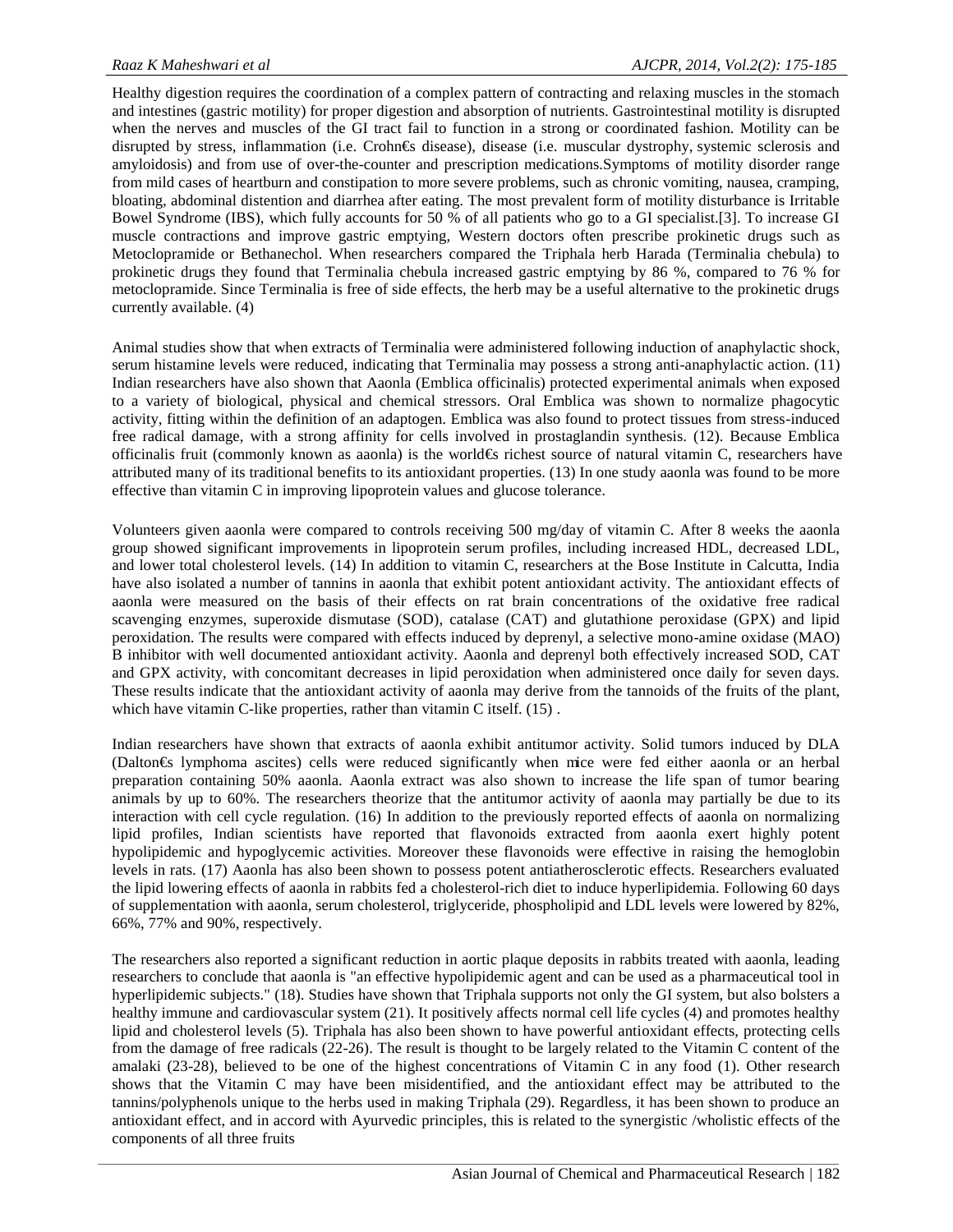# **4. Discussion & Conclusion**

Literally meaning •three fruits, Triphala is a traditional Ayurvedic herbal formulation consisting of three fruits native to the Indian subcontinent: Amalaki (Emblica officinalis), Bibhitaki (Terminalia belerica) and Haritaki (Terminalia chebula). Assists natural internal cleansing; Gently maintains regularity; Nourishes and rejuvenates the tissues; Supports healthy digestion and absorption; Natural antioxidant. Triphala is most commonly known for its use as a gentle bowel tonic, helpful in digestion and supporting regular bowel movements. The combination of the three fruits has a synergistic effect to bolster many other systems as well. In addition to the GI tract, Ayurveda uses Triphala to support healthy respiratory, cardiovascular, urinary, reproductive, and nervous systems (1). Triphala has also been shown to be a powerful antioxidant, protecting cells from the damaging effects of free radicals (2,3). The three fruits involved in making Triphala are also known for their individual effects (1): Amalaki (Emblica officinalis): Has a cooling effect that manages pitta, supporting the natural functions of the liver and the immune system.

Bibhitaki (Terminalia belerica): Particularly good for kapha, supporting the respiratory system as well as kapha accumulations in all systems. Haritaki (Terminalia chebula): Though having a heating nature, it is still good for all three doshas (vata, pitta, and kapha). Is known for its •scraping, effect, which removes toxins and helps maintain healthy levels of weight. In conditions of excess weight, Triphala can be used as part of a weight loss program that includes a healthy diet and exercise. Proper digestion and elimination are important factors in achieving long term success in maintaining an optimal body weight. Triphala also promotes healthy eating habits and cravings by supplying the body with the full spectrum of natural tastes. By promoting healthy absorption and assimilation of nutrients, Triphala keeps the body feeling properly nourished and balanced. Triphala is recommended and used more often than any other Ayurvedic herbal formulation. It is popular for its unique ability to gently cleanse and detoxify the system while simultaneously replenishing and nourishing it. In Ayurvedic terms, Triphala, used in moderation, is said to have a beneficial effect on all three doshas vata, pitta, and kapha. It is most well-known for its gentle effects on the bowels, improving peristalsis and cleansing toxic build up of wastes; but Ayurveda also views Triphala as a nourishing supplement known for its ability to rejuvenate healthy tissues, allowing one to age gracefully.



The Caraka Samhita, one of the main texts of Ayurveda, describes Haritaki as the remover of disease and promotes Haritaki and Amalaki for ras...yana, or rejuvenation of the body  $(1,11, 12)$ . Triphala is also traditionally used as a tonic in hair and eye washes. For those with sluggish digestion and build up of ama, triphala is said to kindle the digestive fire (deepana) and help improve digestion (pachana), allowing one to get the most nutrition from one  $\epsilon$ s dietary intake (1). Culturally, Haritaki is given the highest respect for restoring health. The Medicine Buddha is often depicted with a haritaki held in his hand. (1). It is said to give the blessing of long life, and along with amalaki and bibhitaki, will nurture you like a mother (13).

It is important for those of us who are schooled in western medicine to recognize that many of the ancient Chinese and Aryuvedic formulas contain healing potentials that are often qualitatively different from the simple sum of each individual ingredient. Triphala has shown itself to be one such herbal combination. This herbal combination can have profound healing benefits in complex, multi-organ systems. Its role in preventive medicine cannot be minimized. Triphala can be highly effective in removing stagnation of both the liver and intestines. Regardless of any other herbs being used, Triphala can be prescribed singly or adjunctively whenever there are symptoms of inflammation, heat, infection, obesity and other conditions of excess. Because of its combined tonic and eliminative properties, it is generally quite safe to give even for deficiency diseases including anemia, fatigue, candida, poor digestion and assimilation. Unlike other eliminative and cleansing herbs, Triphala may be safely taken for symptoms of wasting heat that frequently accompanies diseases such as tuberculosis, pneumonia and AIDS. It is no wonder that it is one of the best selling formulas in the entire line. Triphala is traditionally taken and works best when taken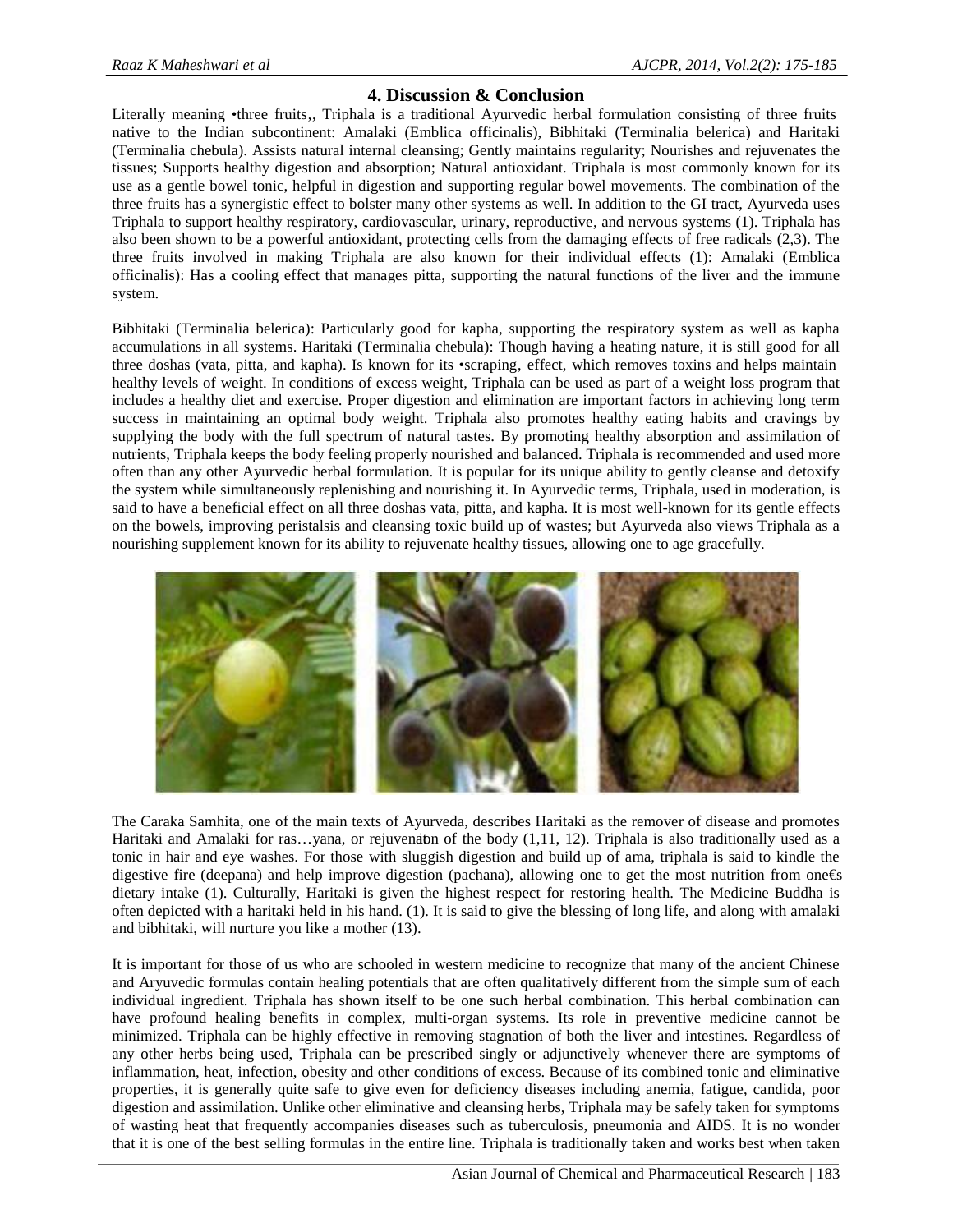as a powder. The average dose is from one to two teaspoons of the powder in a little water once in the evening or three times daily for blood and general body purification. It can also be taken regularly once a week with great benefit since it promotes balanced cleansing and detoxification. The tablets are for convenience since many find the powder too have too unpleasant a flavor for the more spoiled tastes of Westerners. Triphala has been found to be very effective for helping to control weight gain, chronic constipation and as an adjunctive treatment for many chronic degenerative conditions. Ayurveda is a 5,000 year-old healing tradition rooted in ancient Indian culture. This vast body of healing knowledge, sometimes referred to as the "Mother of All Healing", has recently come to the attention of Western medical researchers seeking novel therapeutic compounds.

While screening a number of traditional Vedic formulas scientists discovered that one of the most revered of all Ayurvedic compounds ... Triphala ... exhibits a number of health benefits, including: Exhibits antioxidant activity; Lowers cholesterol; Normalizes blood pressure; Inhibits HIV; Reduces tumors in animals, and Protects and improves liver function. Healthy digestion requires the coordination of a complex pattern of contracting and relaxing muscles in the stomach and intestines (gastric motility) for proper digestion and absorption of nutrients. Gastrointestinal motility is disrupted when the nerves and muscles of the GI tract fail to function in a strong or coordinated fashion. Motility can be disrupted by stress, inflammation (i.e. Crohn€s disease), disease (i.e. muscular dystrophy, systemic sclerosis and amyloidosis) and from use of over-the-counter and prescription medications.Symptoms of motility disorder range from mild cases of heartburn and constipation to more severe problems, such as chronic vomiting, nausea, cramping, bloating, abdominal distention and diarrhea after eating. The most prevalent form of motility disturbance is Irritable Bowel Syndrome (IBS), which fully accounts for 50 % of all patients who go to a GI specialist.[3].

To increase GI muscle contractions and improve gastric emptying, Western doctors often prescribe prokinetic drugs such as Metoclopramide or Bethanechol. When researchers compared the Triphala herb Harada (Terminalia chebula) to prokinetic drugs they found that Terminalia chebula increased gastric emptying by 86%, compared to 76% for metoclopramide. Since Terminalia is free of side effects, the herb may be a useful alternative to the prokinetic drugs currently available. Recently published studies report that Terminalia exhibits antibacterial activity against a number of bacterial species. (5) One group of researchers found that Terminalia is effective in inhibiting the urease activity of Helicobacter pylori (H. pylori), a ubiquitous bacterium implicated in the development of gastritis, ulcers and stomach cancers. (6) Another research team has shown that extracts of Terminalia chebula strongly inhibit the growth and adherence of Streptococcus (S. mutans), a virulent cavity-inducing organism. Oral rinsing with an extract of Terminalia chebula was found to significantly reduce both total bacterial counts and streptococcal counts in saliva samples. The protective effect lasted for up to 3 hours after rinsing, demonstrating a potential role for TC in the prevention of dental caries. (7) Terminalia has been found to possess antiviral activity.

Researchers have reported that Terminalia protects epithelial cells against influenza A virus, supporting the traditional use of Terminalia for aiding in recovery from acute respiratory infections. (8) Terminalia has also demonstrated therapeutic activity against herpes simplex virus (HSV) in in vivo tests. (9) These findings prompted a team of Japanese researchers to investigate Terminalia€s effects on human cytomegalovirus (CMV). They found that Terminalia was effective in inhibiting the replication of human cytomegalovirus (CMV) in vitro and in immunosuppressed mice. Stating that "Terminalia chebula significantly suppressed MCMV (murine CMV) yields in lungs of treated mice," the researchers concluded that Terminalia may be beneficial for the prevention of CMV diseases in immunocompromised patients. (10) Because of its high nutritional content, it€s generally do not regard Triphala as a mere laxative. Some of the scientific research and practical experience of people who have used it down through the ages has demonstrated that Triphala is an effective blood purifier that stimulates bile secretion as it detoxifies the liver, helps digestion and assimilation, and significantly reduces serum cholesterol and lipid levels throughout the body. As a result, it is regarded as a kind of universal panacea and is the most commonly prescribed herbal formula.A popular folk saying in India is: "No mother? Do not worry so long as you have Triphala." The reason is that Indian people believe that Triphala is able to care for the internal organs of the body as a mother cares for her children. Each of the three herbal fruits of Triphala takes care of the body by gently promoting internal cleansing of all conditions of stagnation and excess while at the same time it improves digestion and assimilation.

# **5. References**

- 1. Ahmad I, Mehmood Z, Mohammad F. Screening of some Indian medicinal plants for their antimicrobial properties. J Ethnopharmacol, **1998**, 62(2): 183-193.
- 2. Ahmad I, Mehmood Z, Moham mad F.. Screening of some Indian medicinal plants for their antimicrobial properties. J Ethnopharmacol., **1998**, 62(2): 183-93
- 3. Paul E. Hyman, MD. Prokinetic Drugs and Gastrointestinal Motility. The Messenger, Spring Edition. Children€s Hospital of Orange County, Orange, California. Terminalia chebula on gastric emptying: an experimental study. J Postgrad Med., **1996**, 43(1): 12-13.